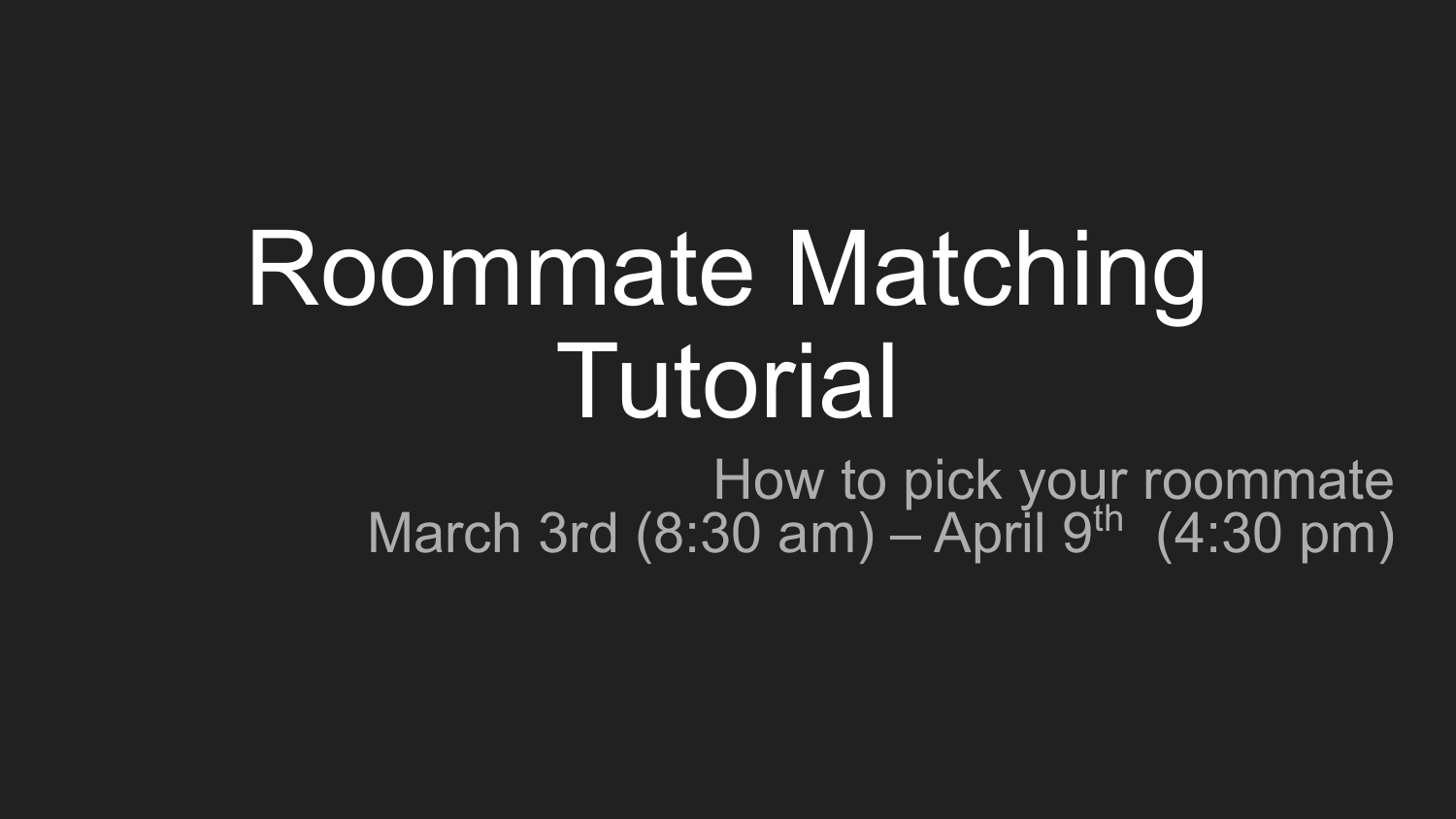# **Step by Step Instructions**

- ❑ Log-on to your MyHousing Page
- Select Room Selection □ Roommate/Suitemates
- ❑ Select the upcoming term (Fall 2021)
- ❑ Search for your roommate using **Last Name** and **First Name**.
	- ❑ If you cannot find your roommate, try searching by last name only.
- ❑ Select your appropriate roommate and continue.
- ❑ Remind your roommate that they need to confirm your request.
- ❑ Check<https://www.fredonia.edu/student-life/residence-life/roomselection> for more information!
- ❑ **Optional Steps below if you do not have a specific roommate in mind.**
- **□ Optional: Select Personal Information □ Roommate Profile**
- ❑ **Optional:** Fill out Roommate Profile and save.

Picture tutorial on the next few pages!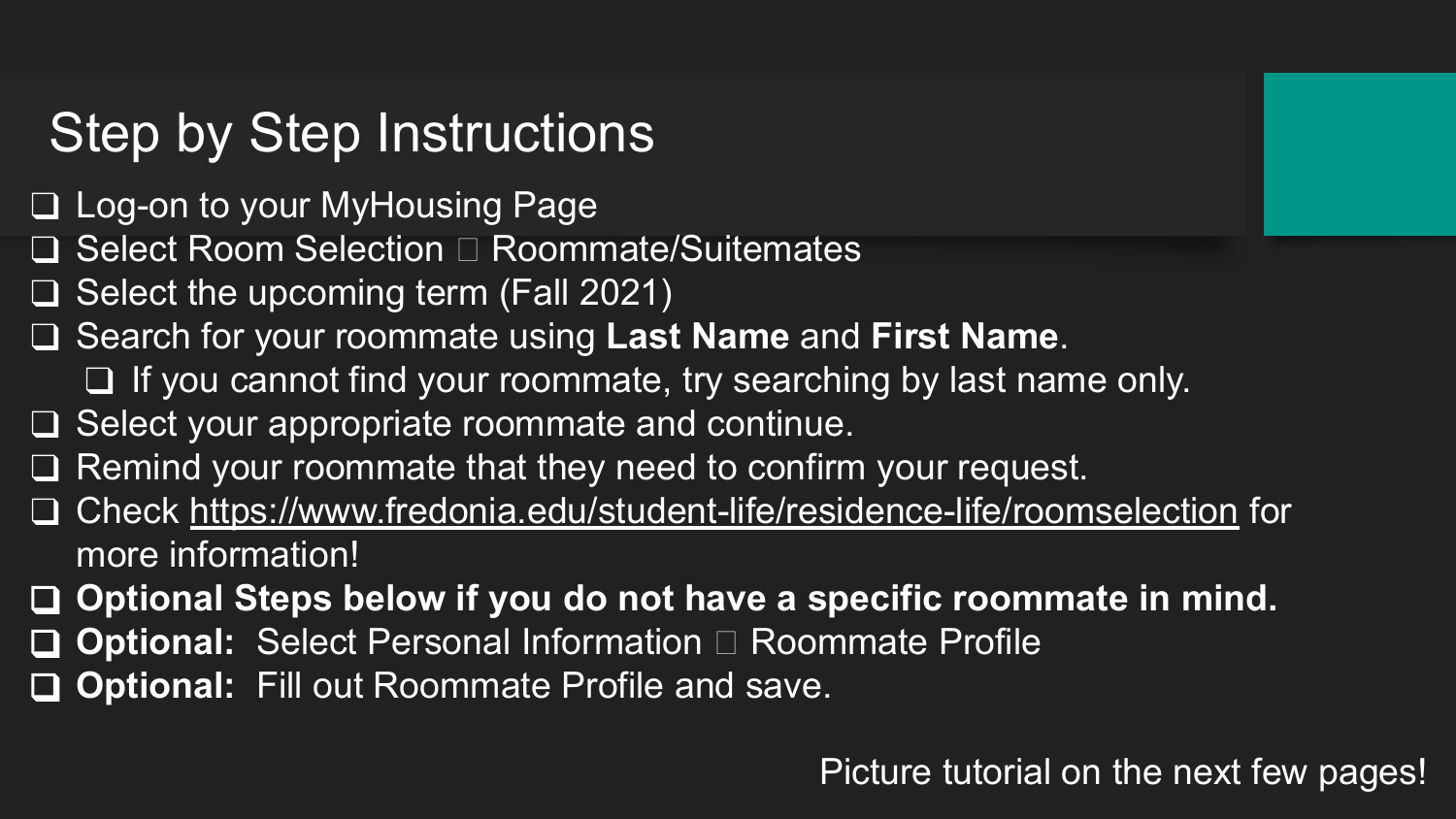#### Roommate matching is a process that lets you choose your roommate for the upcoming semester. **All roommate matches must be mutual!**

To pick your roommate, you will first need to log-on to your MyHousing page.

| ŧ.<br><b>FREDONIA</b><br>RESIDENCE LIFE |                                | $\times$                                                  | George Grissom                                              |
|-----------------------------------------|--------------------------------|-----------------------------------------------------------|-------------------------------------------------------------|
| i Home<br><b>■ Apply Now!</b>           | ⋗                              | <b>George Grissom</b><br><b>TEST123</b>                   | <b>O</b> Help Text<br>There is no help text for this screen |
| Personal Info<br>Room Selection         | $\rightarrow$<br>$\rightarrow$ | Messages                                                  | c∋ Helpful Links                                            |
| <b>A</b> RCR/Damages                    | $\rightarrow$                  | Room Selection<br>There are no room selections to display | There are no helpful links to display at this time.         |
|                                         |                                | A Assignments                                             |                                                             |
|                                         |                                | There are no active room assignments to list              |                                                             |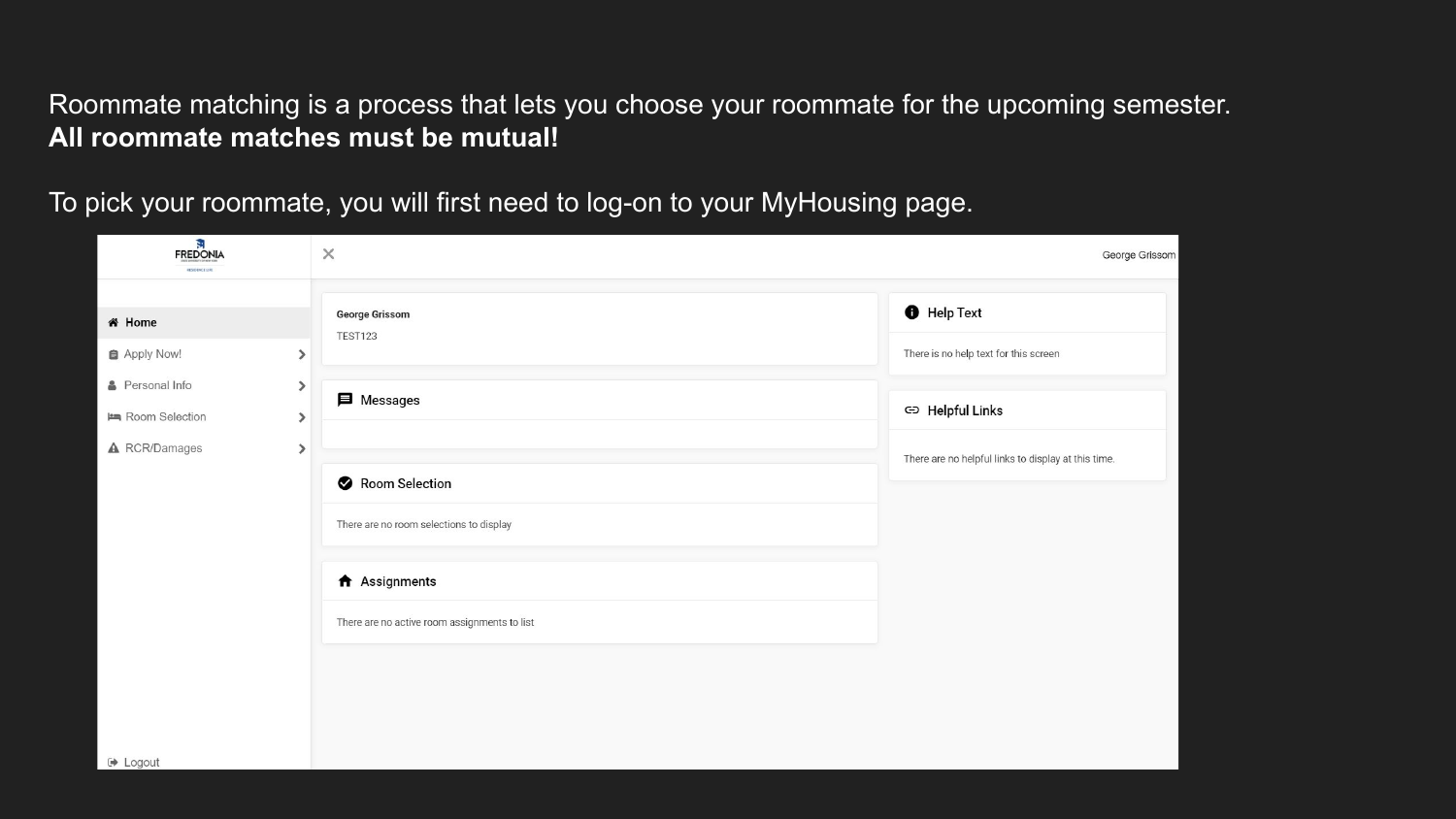Before searching for a roommate, you may want to fill out your roommate profile. By clicking Roommate Profile under Personal Information, you can type a little blurb about yourself. This will allow students to read your profile when they are searching for a roommate. Please note that this is optional!

| Personal Info      | $\boldsymbol{\times}$ | My Information                                          |                                         |
|--------------------|-----------------------|---------------------------------------------------------|-----------------------------------------|
| My Info            |                       |                                                         |                                         |
| Addresses/Contacts |                       | For the Term: Fall 2021                                 | ▼                                       |
| Roommate Profile   |                       | 4. Do you smoke?                                        | $\bigcirc$ Yes $\bigcirc$ No            |
|                    |                       | 1. What is your age?                                    | e of see characters                     |
|                    |                       | 5. How would you describe your level of cleanliness?    | C<br>(none)<br>$\blacktriangledown$     |
|                    |                       | 7. Do you prefer to go to bed before or after midnight? | C<br>(none)<br>$\overline{\phantom{a}}$ |
|                    |                       | 8. How studious are you?                                | C<br>(none)<br>$\overline{\mathbf{v}}$  |
|                    |                       | 3. What is your major?                                  | of 300 characters                       |
|                    |                       | 2. What is your class status?                           | C<br>$\overline{\phantom{a}}$           |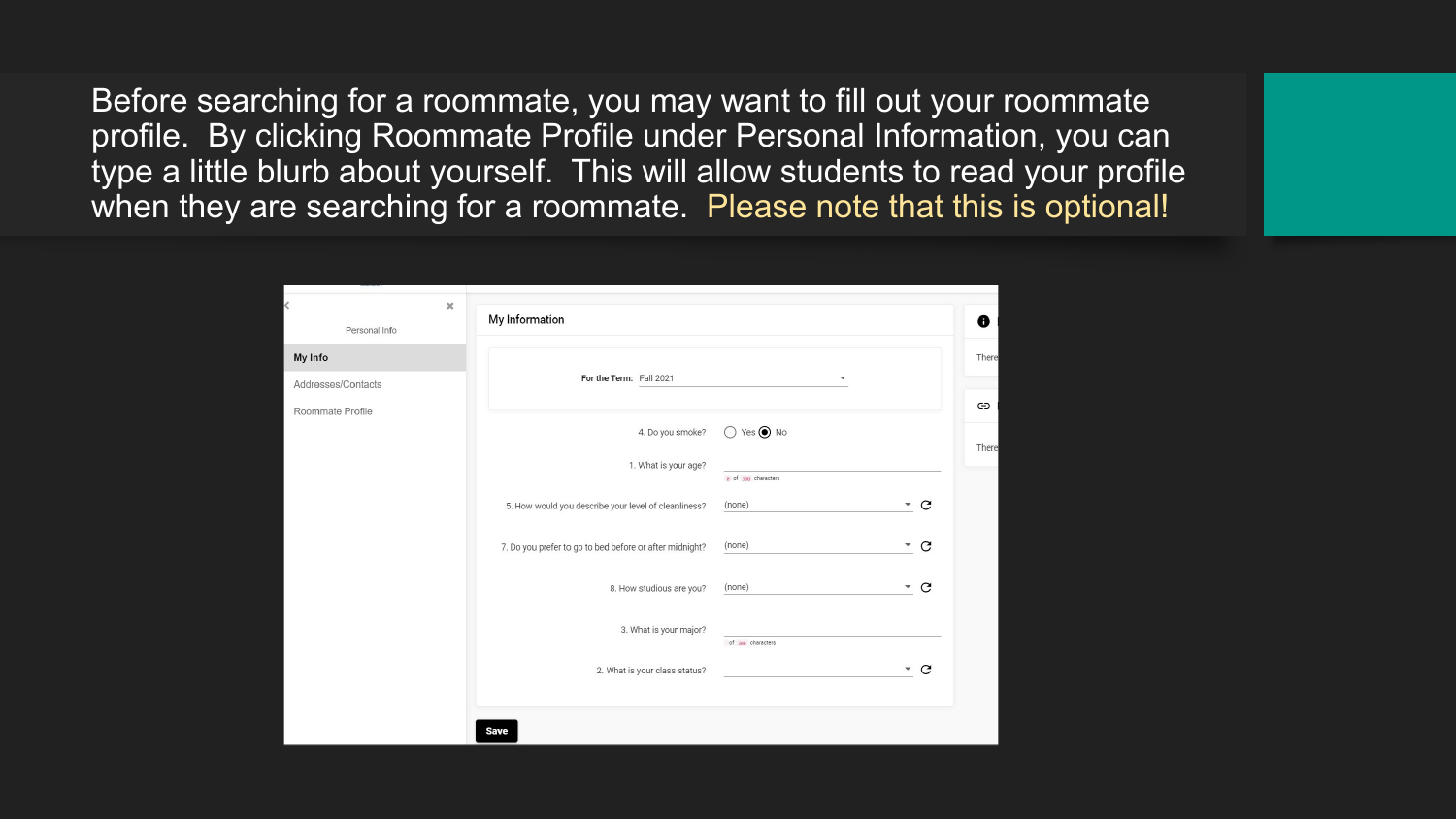The next step is to find your roommate! On the left hand side you will see a menu, select Room Selection. Once you select that, select roommates/suitemates and then select the upcoming Fall 2021 term. MAKE SURE YOU ARE ON FALL 2021! You will be taken to the Fall 2021 roommate request page.

You will only be able to find your roommate if they have completed the housing application! Select Search for Roommate.

| i Home                                 | <b>George Grissor</b><br><b>TEST123</b> | For the Term: Fall 2021<br>$\overline{\mathbf{v}}$ |
|----------------------------------------|-----------------------------------------|----------------------------------------------------|
| <b>■ Apply Now!</b><br>$\rightarrow$   |                                         |                                                    |
| Personal Info<br>ゝ                     | <b>E</b> Messag                         | Roommate Requests (0)<br>$\checkmark$              |
| Room Selection                         |                                         |                                                    |
| A RCR/Damages<br>$\blacktriangleright$ |                                         | Pending Roommate Requests (0)<br>$\checkmark$      |
|                                        | Room S                                  | Search for Roommate<br>$\checkmark$                |
|                                        | There are no ro                         |                                                    |
|                                        | A Assignr                               |                                                    |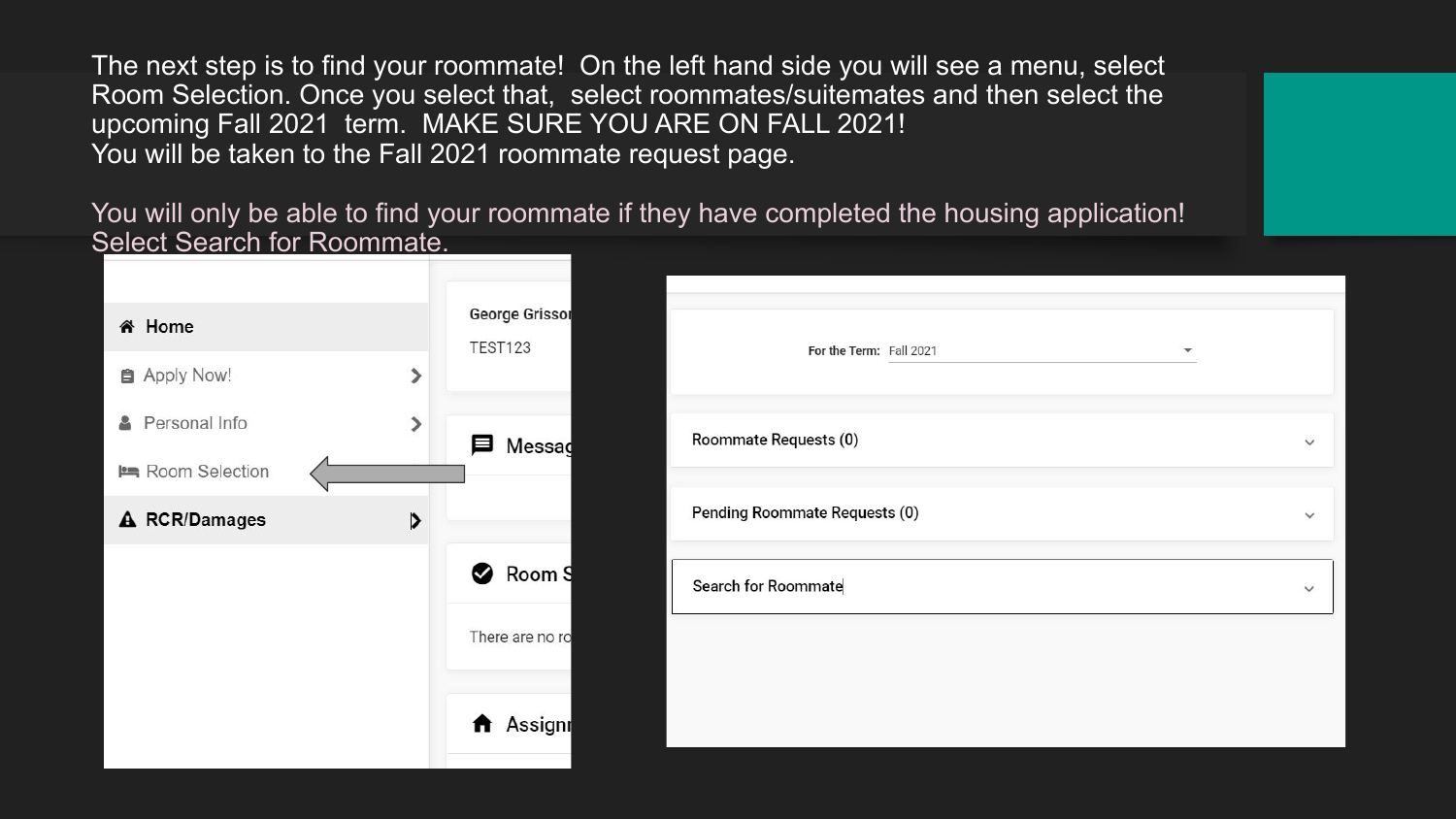Search for your roommate by last name or first name. If you are having trouble finding your roommate, please make sure they have filled out the housing application, you can only search for students who have completed that application.

If your search yields multiple matches, simply select the student you wish to room with and press continue.

| <b>Search for Roommate</b>        |                                   | ∧ |
|-----------------------------------|-----------------------------------|---|
| First Name:                       | First Name:                       |   |
| Last Name:                        | Last Name:                        |   |
| Bedtime before or after midnight: | Bedtime before or after midnight: |   |
| Cleaning Habits:                  | Cleaning Habits:                  | ▼ |
| Study Habits:                     | Study Habits:                     | ᢦ |
| Major:                            | Major:                            |   |
| <b>Begin Search</b>               |                                   |   |

You do NOT need to fill out all fields, you can search just by one field (preferably last name). Once you have entered the information, press BEGIN SEARCH and then scroll down..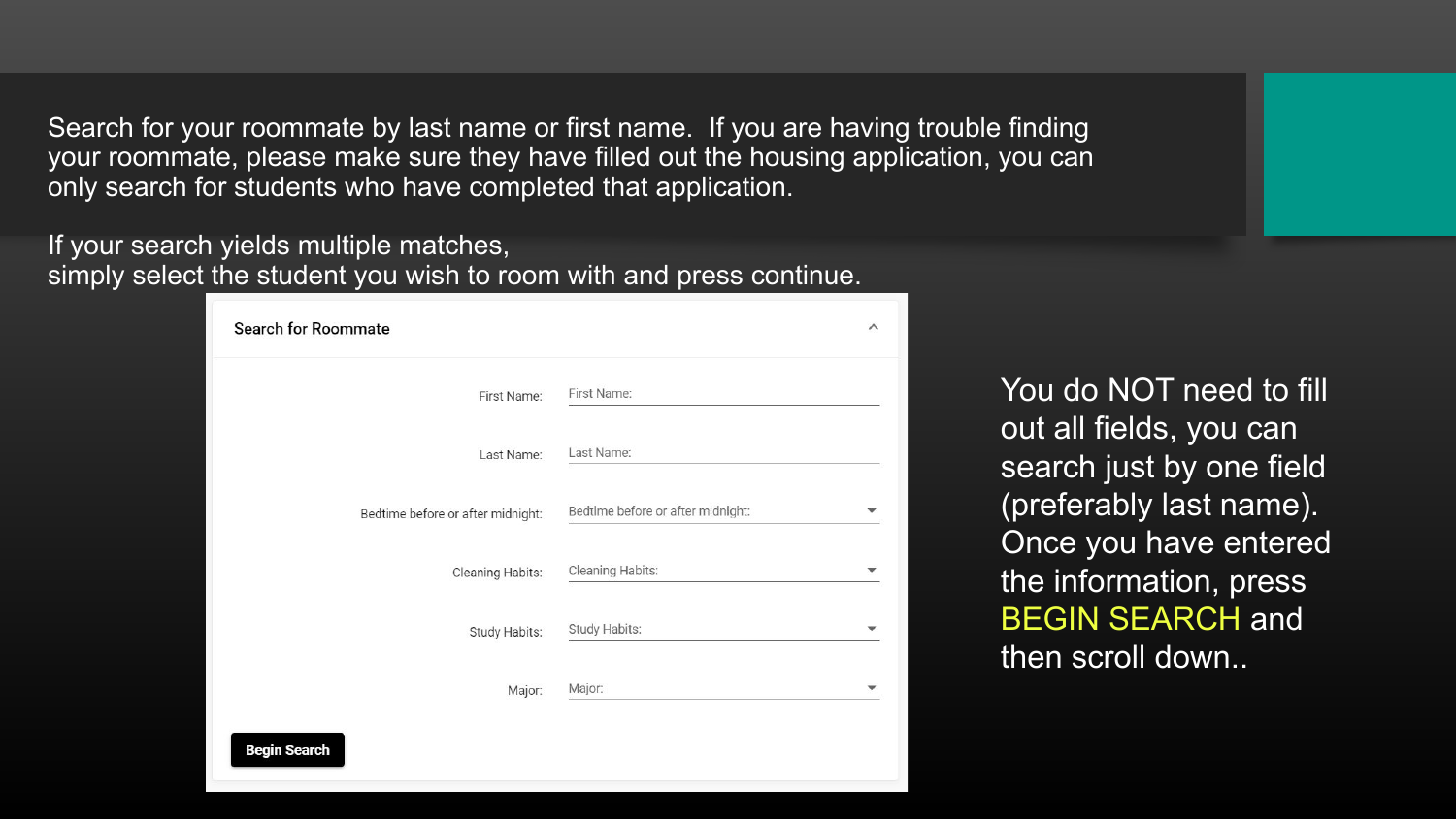## Once you have found your requested roommate, select REQUEST ROOMMATE.

| First Name:: Kevin                       |  |
|------------------------------------------|--|
| Last Name: : Kasling                     |  |
| Bedtime before or after midnight: :      |  |
| (none)                                   |  |
| <b>Cleaning Habits:</b> : (none)         |  |
| Study Habits: : (none)                   |  |
| Major::                                  |  |
| Profile: This student has not filled out |  |
| a profile                                |  |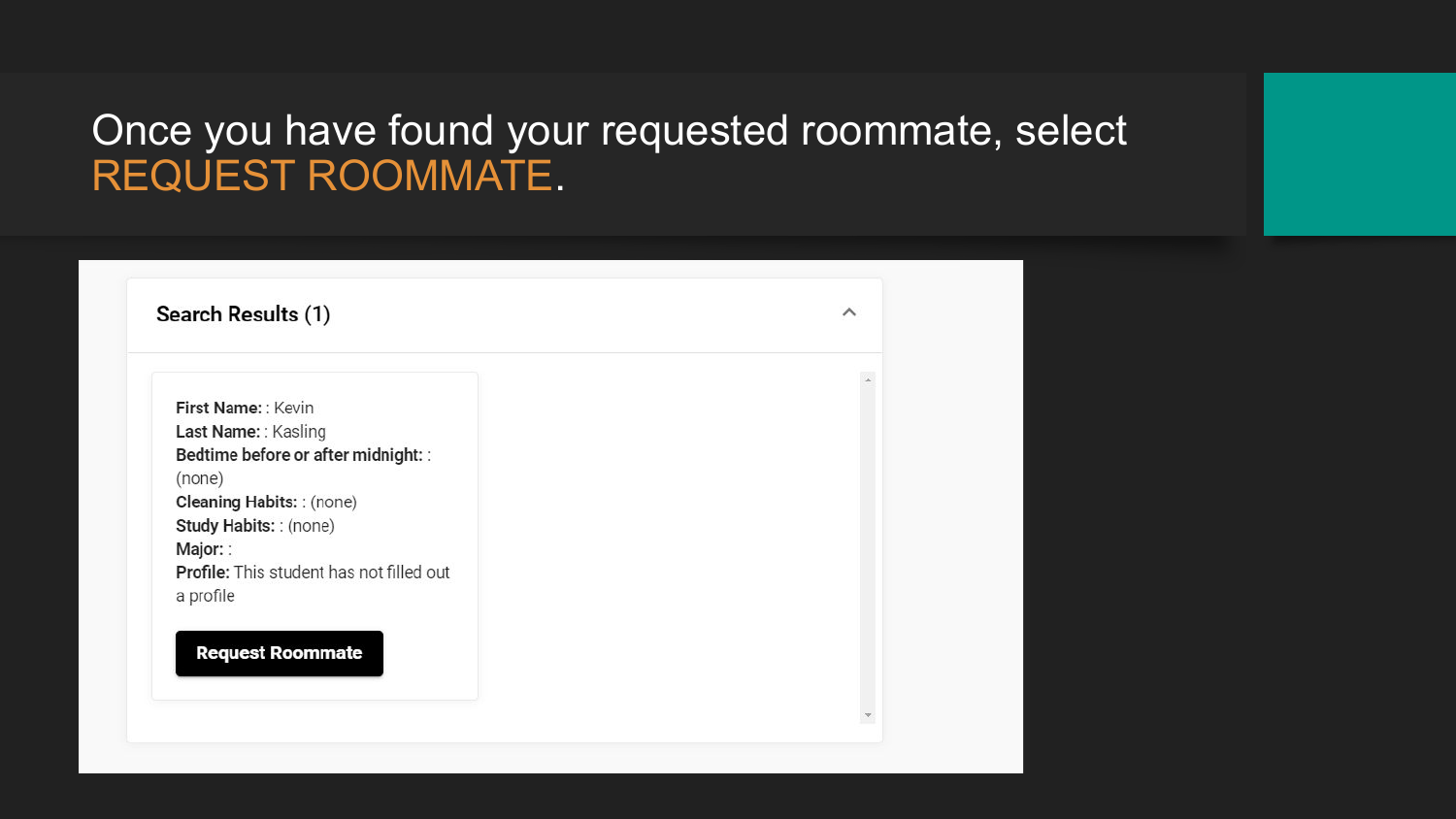

ᄉ

You have selected your roommate and they will receive an e-mail in their Fredonia e-mail account!

This roommate MUST CONFIRM your roommate request. If they do not confirm you, you will not be able to pick a room together.

❑ If your roommate does not confirm your request before your room selection, we recommend selecting the three dots to the left of the name and deleting the request. You will know if you have an outstanding request if the screen is yellow on the requestor's MyHousing page.

You can also remind your roommate that they have requested you by pressing the green button.

If you have issues finding your roommate, you must contact us PRIOR to April 9<sup>th</sup> by e-mailing [reslife@fredonia.edu](mailto:reslife@Fredonia.edu)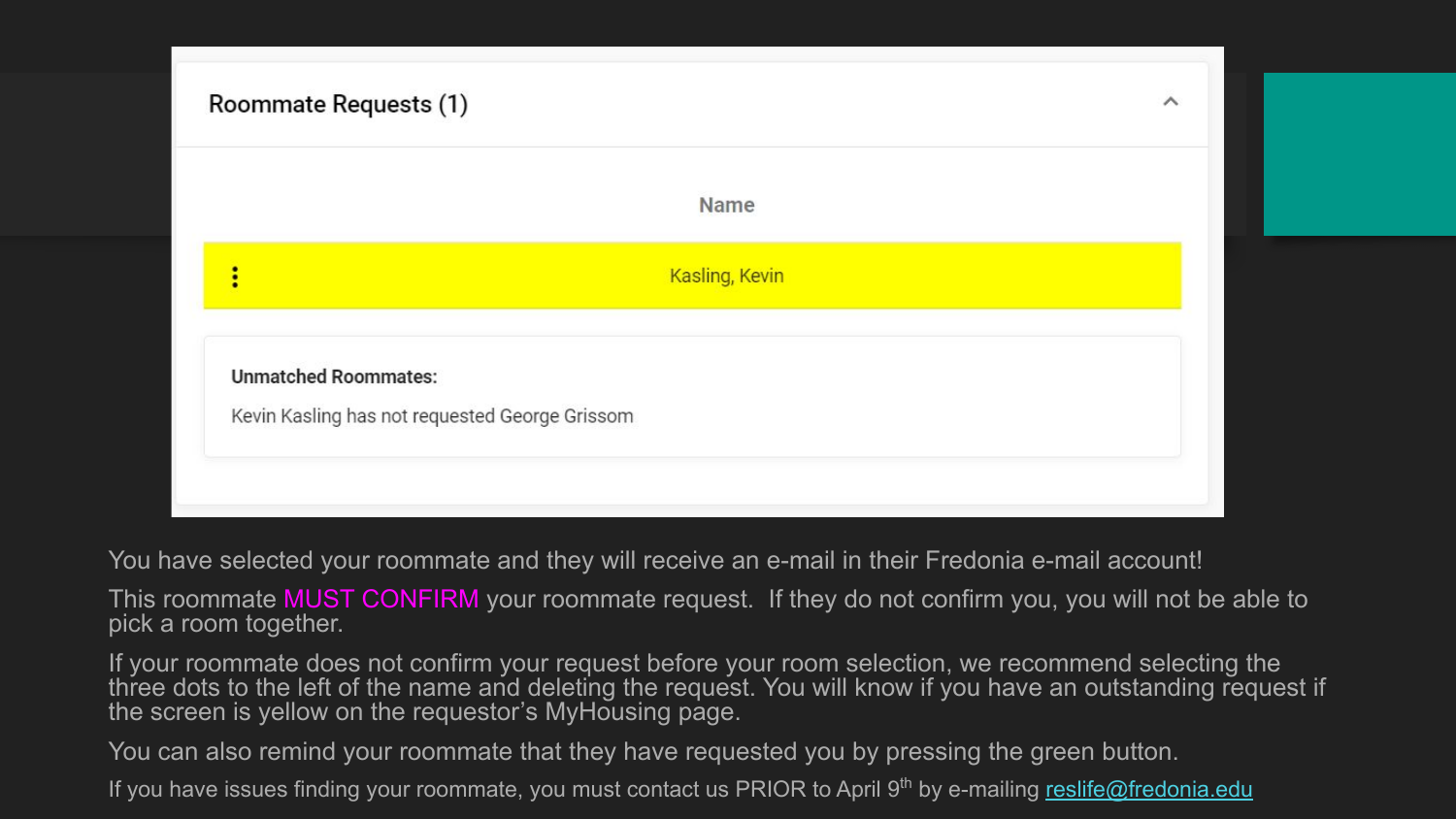❑ When you get an e-mail notification that you have been added as á roommate, please log-on to your MyHousing păge.

To CONFIRM the request, select the three dots to the left of the name and select the person with the plus sign.

To DELETE the request, select the three dots to the left of the name and select the trash can. If you do not want to room with the person who has requested you, please delete the request.

Once you have confirmed your réquest, your <sub>,</sub> roommate group will be considered fully matched and you can sélect a room together during the room selection period.